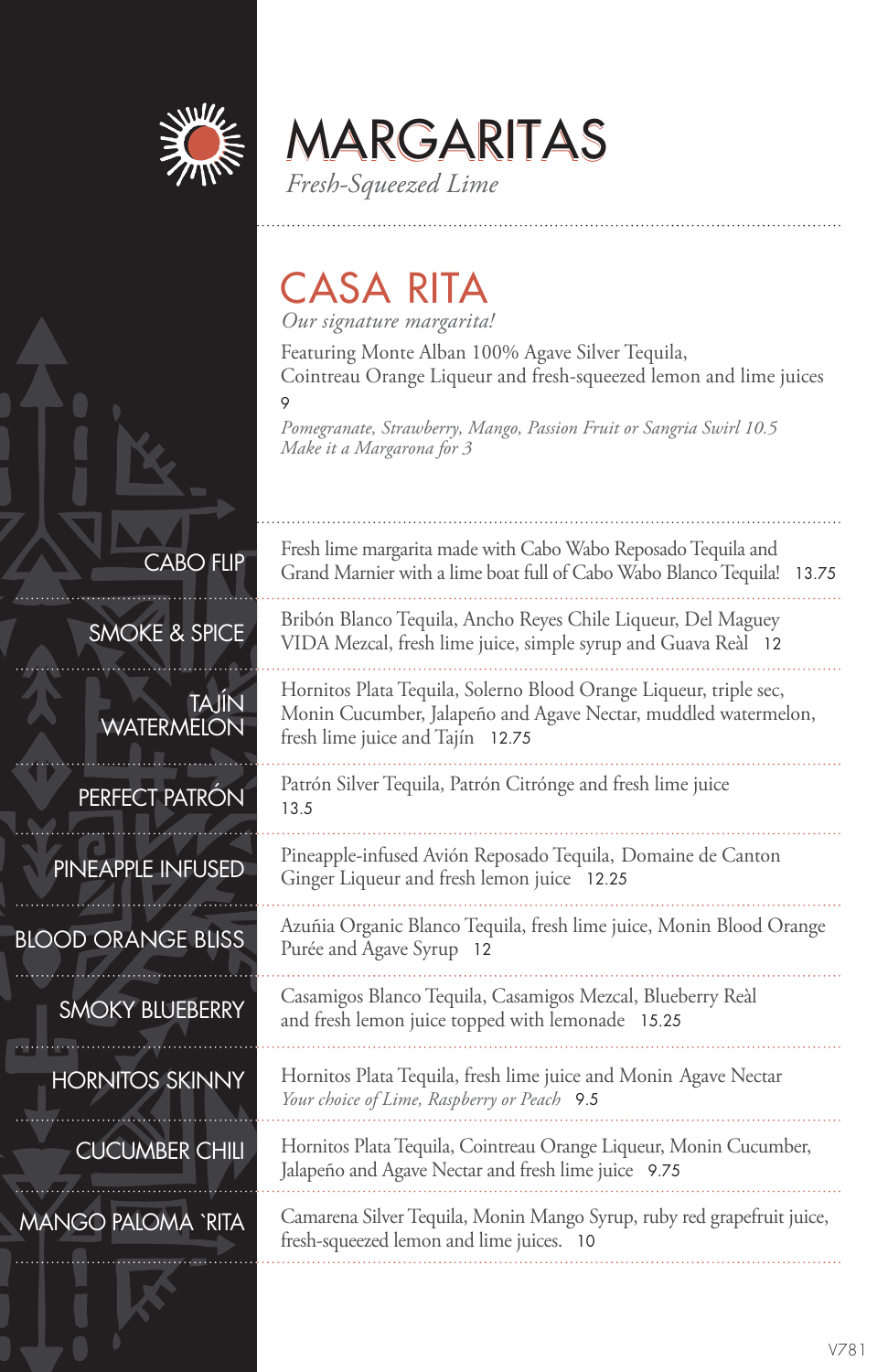

# CANTINA CLASSICS

Dulce Vida Organic Blanco Tequila, fresh lime juice,

RumHaven Coconut Rum, Monin Desert Pear Syrup,

Topo Chico Mineral Water 11

Fever-Tree Ginger Beer 8.5

fresh lime juice, mint, club soda 12

Cruzan Aged Light Rum, fresh mint, lime and cane sugar 10.45 *Pomegranate, Strawberry, Mango or Pineapple Coconut 10.95*

Beso del Sol Red Sangria, Monin Blood Orange Purée, orange juice,

Mount Gay Eclipse Rum, Coco Reàl, Monin Passion Fruit,

Fresh lime juice and Fever-Tree Ginger Beer with your choice of Montelobos Mezcal, Espolòn Blanco Tequila, Tito's Handmade Vodka or

#### CANTINA MOJITO

#### LA VIDA RANCH WATER

PRICKLY PEAR MOJITO

BLOOD ORANGE SANGRIA

PASSION FRUIT PINA COLADA

CANTINA MULE

### AÑEJO HONEY BEE

## CERVEZAS VINO

#### IMPORT

Corona Extra Corona Light Dos XX Lager Heineken Modelo Negra Pacífico Tecate Heineken 0.0 *(non-alcoholic)*

#### **DOMESTIC**

Bud Light Coors Light Michelob Ultra Blue Moon Miller Lite Stone Buenaveza Salt & Lime Lager Voodoo Ranger Juicy Haze IPA

#### HARD SELTZER

White Claw Black Cherry White Claw Mango

#### DRAFT

Dos XX Ambar Modelo Especial Ask Server for Additional Selections

lemon juice, Fee Brothers Cardamom Bitters 15

fresh lime juice and pineapple juice 10.75

Jack Daniel's Tennessee Whiskey 11.75

ROSÉ & SPARKLING Marqués de Cáceres Rosé, *Rioja* 7.5 | <sup>27</sup> Lunetta Prosecco, *Italy 187ml* 10

Cabo Wabo Añejo Tequila, Grand Marnier, Monin Honey Syrup, fresh

#### **WHITE**

Trinity Oaks Chardonnay, *California* 7.5 | <sup>27</sup> J. Lohr Estates 'Riverstone' Chardonnay, *Monterey County* <sup>9</sup>| <sup>33</sup> Sonoma-Cutrer 'Russian River Ranches' Chardonnay, *Sonoma* 13.5 | <sup>51</sup> Brancott Sauvignon Blanc, *Marlborough* 9.5 | <sup>35</sup> Ruffino 'Lumina' Pinot Grigio, *Italy* 9.5 | <sup>35</sup> Chateau Ste. Michelle Riesling, *Columbia Valley* 7.5 | <sup>27</sup>

#### RED

Santa Rita '120' Cabernet Sauvignon, *Chile* 7.5 | <sup>27</sup> Joel Gott '815' Cabernet Sauvignon, *California* 13.5 | <sup>51</sup> Decoy Cabernet Sauvignon, *California* 14.5 | <sup>52</sup> Decoy Pinot Noir, *California* 12.5 | <sup>45</sup> Catena 'Vista Flores' Malbec, *Argentina* <sup>10</sup>| <sup>37</sup> Campo Viejo Tempranillo, *Rioja* 9.5 | <sup>35</sup> Columbia Crest 'Grand Estates' Merlot, *Columbia Valley* 9.5 | <sup>35</sup>